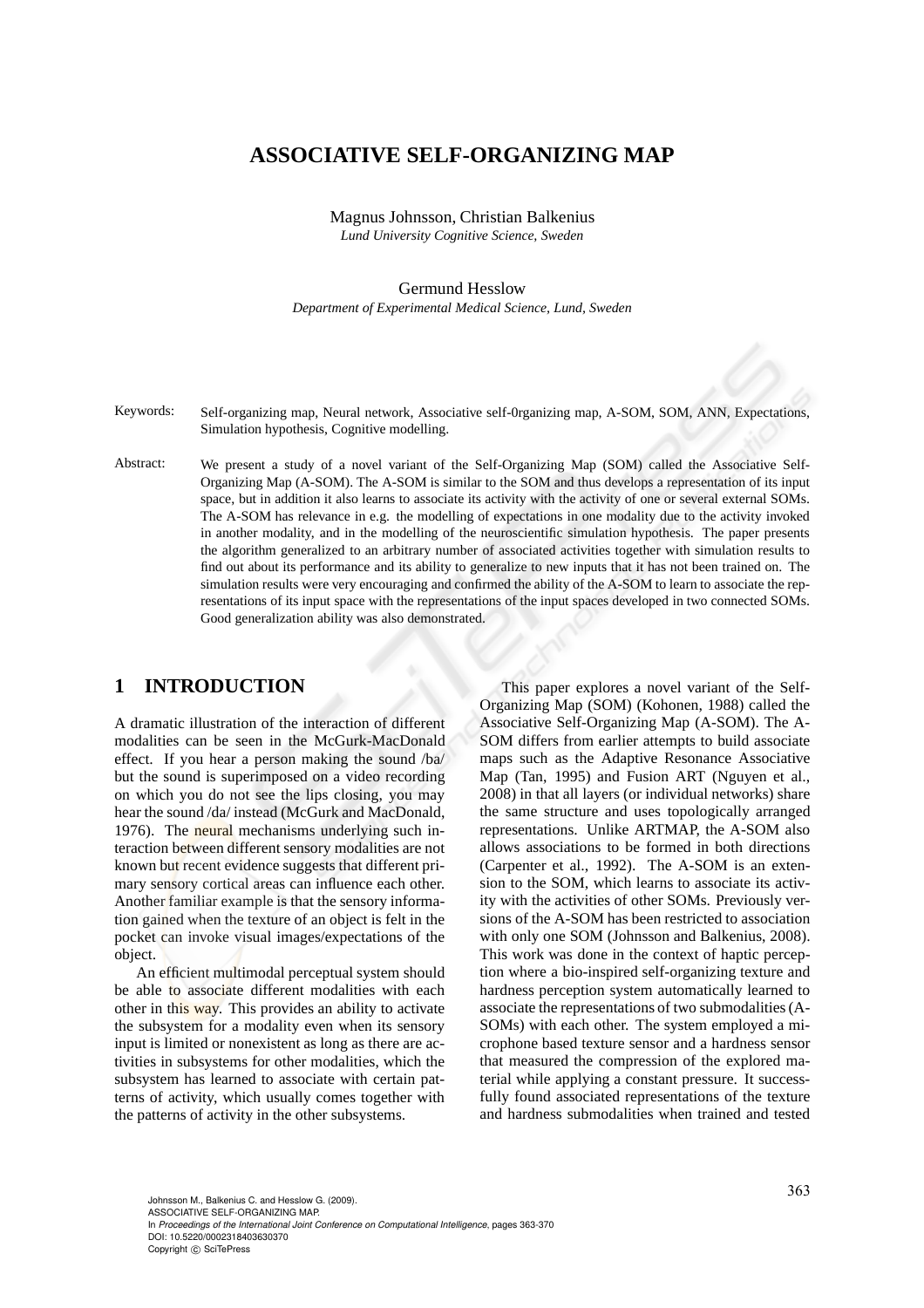with multiple samples gained from the exploration of a set of 4 soft and 4 hard objects of different materials with varying surface textures. However the version of the A-SOM used in this context was only able to associate with one SOM and its generalization ability was not explored at all.

The A-SOM explored in this paper has been generalized to enable association with an arbitrary number of SOMs. We have tested the generalized A-SOM with training and test sets constructed by selecting uniformly distributed random points from a subset of the plane, while employing Voronoi tessellations of this plane as well as of the grid of neurons constituting the A-SOM to determine its performance. The implementation was done in C++ using the neural modeling framework Ikaros (Balkenius et al., 2008).

### **2 A-SOM**

The A-SOM (Fig. 1) can be considered as a SOM which learns to associate its activity with additional ancillary inputs from a number of additional SOMs. It consists of an  $I \times J$  grid of neurons with a fixed number of neurons and a fixed topology. Each neuron  $n_{ij}$  is associated with  $r + 1$  weight vectors, where  $w_{ij}^a \in R^n$  is used for the main input and  $w_{ij}^1 \in R^{m_1}, w_{ij}^2 \in R^{m_2}, \ldots, w_{ij}^r \in R^{m_r}$  are used for the ancillary intpus. All the elements of all the weight vectors are initialized by real numbers randomly selected from a uniform distribution between 0 and 1, after which all the weight vectors are normalized. At time *t* each neuron *n*<sub>ij</sub> receives  $r + 1$  input vectors  $x^a(t) \in R^n$  and  $x^1(t) \in R^{m_1}, x^2(t) \in R^{m_2}, \ldots, x^r(t) \in R^{m_r}.$ 

The main net input  $s_{ij}$  is calculated using the standard cosine measurement

$$
s_{ij}(t) = \frac{x^{a}(t)w_{ij}^{a}(t)}{|x^{a}(t)||w_{ij}^{a}(t)|},
$$
\n(1)

The activity in the neuron  $n_{ij}$  is given by

$$
y_{ij}(t) = \left[ y_{ij}^a(t) + y_{ij}^1(t) + y_{ij}^2(t) + \dots + y_{ij}^r(t) \right] / (r+1)
$$
\n(2)

where the main activity  $y_{ij}^a$  is calculated using the softmax function (Bishop, 1995)

$$
y_{ij}^a(t) = \frac{(s_{ij}(t))^m}{\arg \max_k (s_k(t))^m}
$$
 (3)

where *k* ranges over the neurons in the neural network and *m* is the softmax exponent. Like the main activity, the ancillary activity  $y_{ij}^p(t)$ ,  $p = 1, 2, ..., r$  is

calculated by using the standard cosine measurement between the ancillary inputs and the corresponding weights.

$$
y_{ij}^p(t) = \frac{x^p(t)w_{ij}^p(t)}{|x^p(t)||w_{ij}^p(t)|}.
$$
 (4)

The neuron *c* associated with the weight vector  $w_c^a(t)$ most similar to the input vector  $x^a(t)$ , i.e. the neuron with the strongest main activation, is selected:

$$
c = \arg \max_{c} \{ ||x^a(t) w_c^a(t)|| \}
$$
 (5)

The weights for the main input  $w_{ijk}^a$  are subsequently adapted by

$$
w_{ijk}^{a}(t+1) = w_{ijk}^{a}(t) + \alpha(t)G_{ijc}(t)\left[x_{k}^{a}(t) - w_{ijk}^{a}(t)\right]
$$
\n(6)

where  $0 \leq \alpha(t) \leq 1$  is the adaptation strength with  $\alpha(t) \rightarrow 0$  when  $t \rightarrow \infty$  and the neighbourhood function  $G_{ijc}(t)$  is a Gaussian function decreasing with time.

The weights  $w_{ijl}^p$ ,  $p = 1, 2, ..., r$ , for the ancillary inputs are adapted by

$$
w_{ijl}^{p}(t+1) = w_{ijl}^{p}(t) + \beta x_{l}^{p}(t) \left[ y_{ij}^{a}(t) - y_{ij}^{p}(t) \right] \quad (7)
$$

where  $\beta$  is the constant adaptation strength. All weights  $w_{ijk}^a(t)$  and  $w_{ijl}^p(t)$  are normalized after each adaptation.

#### **3 EXPERIMENTS AND RESULTS**

## **3.1 Associating the A-SOM with Two Ancillary SOMs**

We have evaluated the A-SOM by setting up a system consisting of one A-SOM and two connected SOMs (Fig. 2). To this end a set containing 10 training samples were constructed. This was done by randomly generating 10 points with a uniform distribution from a subset *s* of the plane  $s = \{(x, y) \in \mathbb{R}^2 : 0 \le x \le 1, 0 \le x \le 1\}$  $y \le 1$ } (Fig. 3, left). The selected points were then mapped to a subset of  $R^3$  by adding a third constant element of 0.5, yielding a training set of threedimensional vectors. The reason for this was that a Voronoi tessellation of the plane was calculated from the generated points to later aid in the determination of were new points in the plane were expected to invoke activity in the A-SOM. To make this Voronoi tessellation, which is based on a Euclidian metric,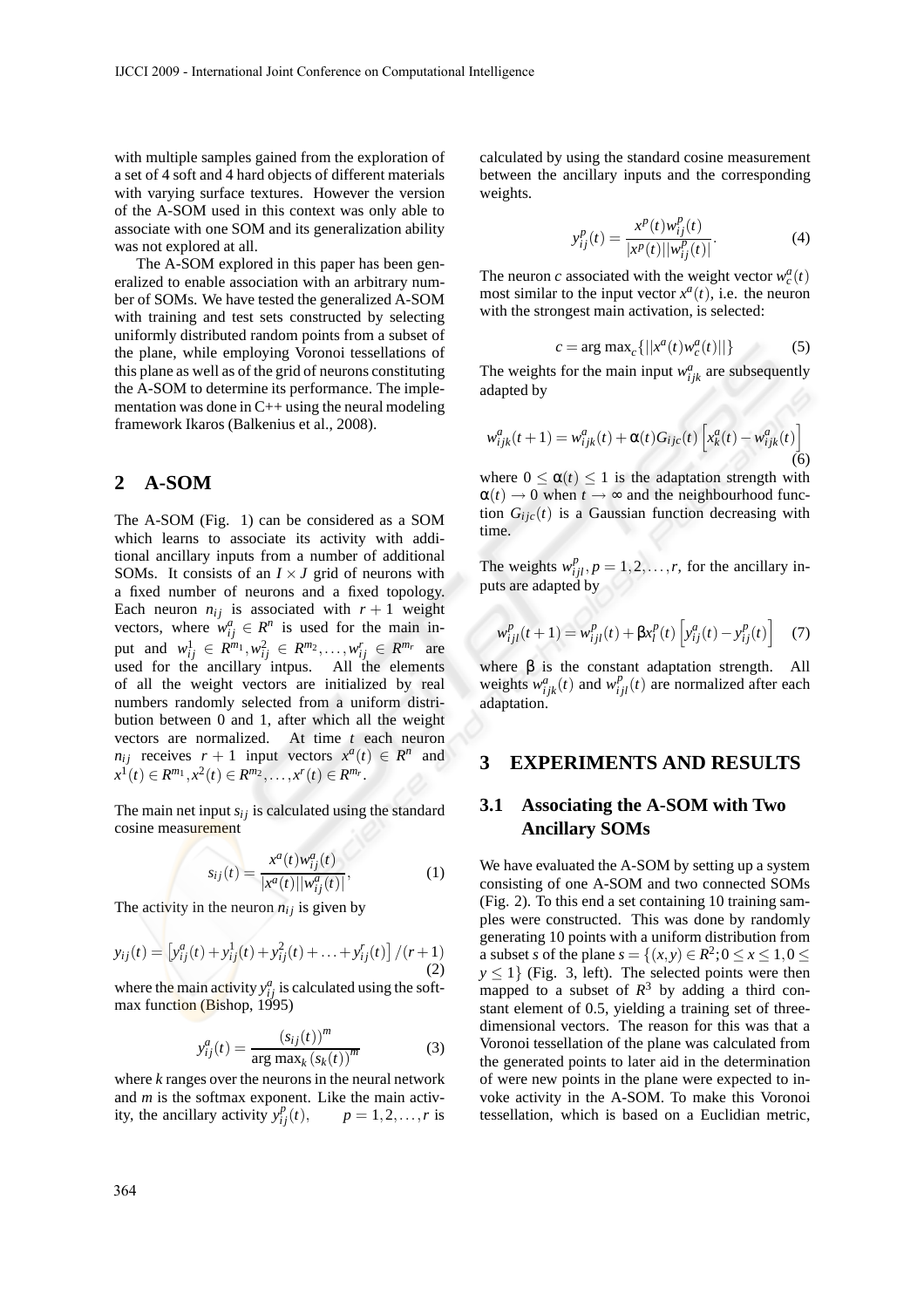

Figure 1: The connectivity of the A-SOM neural network. During training each neuron in an A-SOM receives two kinds of input. One kind of input is the main (bottom-up) input, which corresponds to the input an ordinary SOM receives. The other kind of input is the activity of each neuron in one or more associated ancillary SOMs. In the fully trained A-SOM, activity can be triggered by either main input or by activity in one or several of the ancillary SOMs, or both.



Figure 2: Schematic depiction over the connections between the two SOMs and the A-SOM in the architecture of the test system used for this paper. The test system consist of three subsystems, which develop representations of sample sets from three input spaces (for simplicity we use the same input set for all three representations in the study for this paper). One of the representations (the A-SOM) also learns to associate its activity with the simultaneous activities of the two SOMs. This means proper activity can be invoked in the A-SOM of the fully trained system even if it does not receive any ordinary input. This is similar to crossmodal activation in humans, e.g. a tactile perception of an object can invoke an internal visual imagination of the same object.

useful for this purpose with the A-SOM, which uses a metric based on dot product, the set of points in the plane has to be mapped so that the corresponding position vectors after normalization are unique. One way to accomplish such a mapping is by adding a constant element to each vector. The result of this is that each vector will have a unique angle in *R* 3 . We chose the value 0.5 for the constant elements to maximize the variance of the angles in  $R^3$ .

The A-SOM was connected to two SOMs (using the same kind of activation as the main activation in the A-SOM, i.e. dot product with softmax activation) called SOM 1 and SOM 2, and thus also receive their respective activities as associative input, see Fig. 2. The A-SOM, SOM 1 and SOM 2 were then simultaneously fed with samples from the training set, during a training phase consisting of 20000 iterations. The two SOMs and the A-SOM could as well be fed by samples from three different sets, always receiving the same combinations of samples from the three sets (otherwise the system could not learn to associate them). This could be seen as a way of simulating simultaneous input from three different sensory modalities when an animal or a robot explores a particular object. Each of the three representations, the A-SOM and the two SOMs, consists of  $15 \times 15$  neurons. The softmax exponent for each of them were set to 1000. Their learning rate  $\alpha(0)$  was initialized to 0.1 with a learning rate decay of 0.9999 (i.e. multiplication of the learning rate with 0.9999 in each iteration), which means the minimum learning rate, set to 0.01, will be reached at the end of the 20000 training iterations. The neighbourhood radius, i.e. the sigma of the neighbourhood function, was initialized to 15 for all three representations and shrunk to 1 during the 20000 training iterations by using a neighbourhood decay of 0.9998 (i.e. multiplication of the neighbourhood radius with 0.9998 in each iteration). All three representations used plane topology when calculating the neighbourhood. The  $β$  for the associative weights in the A-SOM was set to 0.35.

After training the system was evaluated by feeding it with samples from the training set again to one, two or all three representations in all possible combinations. When a representation did not receive any input it was fed with null vectors instead (thus simulating the input of no signal from sensors of the modality of that representation). The centers of activity in the A-SOM as well as in the two SOMs were recorded for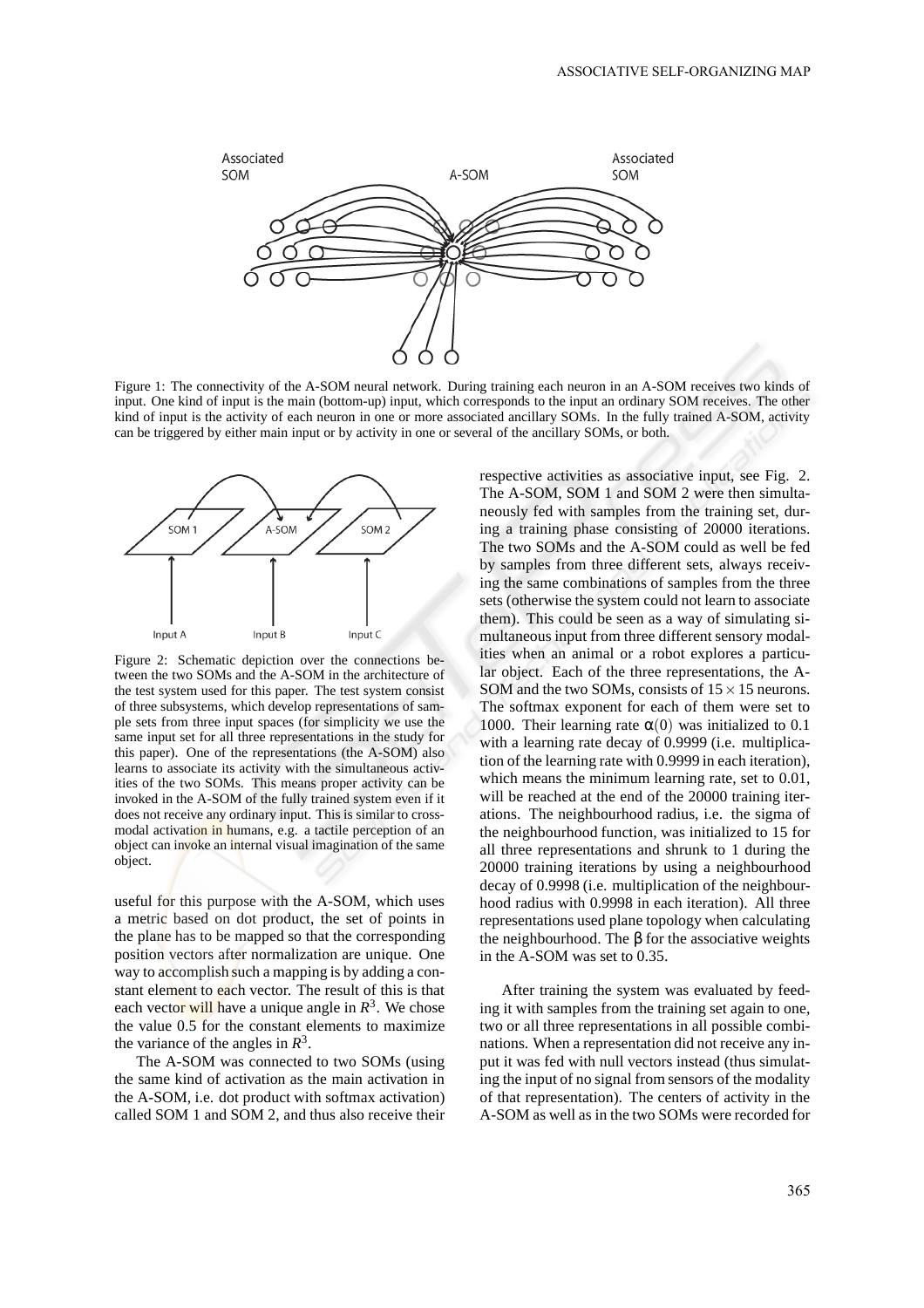

Figure 3: Left: The Voronoi tessellation of the points used when constructing the training set used for the A-SOM and the two SOMs. This set was constructed by randomly generating 10 points from a subset of  $R^2$  according to a uniform distribution. To make this Voronoi tessellation, which is based on a Euclidian metric, valid as a measure of proximity the training set had to be transformed by addition of a constant element to each sample vector. This is because the A-SOM using a dot product based metric and normalizing its input would consider all position vectors of a particular angle equal. By adding a constant element each point in the plane becomes a position vector in *R* <sup>3</sup> with a unique angle. Right: The same Voronoi tesselation but with the points used in the generalization test depicted. Also this set was mapped to a new set in  $R^3$  by addition of a third constant element to each sample vector, and for the same reason as for the samples in the training set.

all these tests.

The result was evaluated by using the training set on the fully trained system. First we recorded the centers of activation in the A-SOM when fed by main input from the training set only (i.e. the two SOMs were fed with null vectors) and the centers of activation in the two SOMs. Then we calculated Voronoi tessellations for the centers of activation in all three representations (Fig. 4, uppermost row) to see if they could separate the samples and in particular if the A-SOM could separate the samples when fed by the activity of one or both of the SOMs only. If the center of activation for a particular sample in the training set were located in the correct Voronoi cell, this is considered as a successful recognition of the sample, because this means the center of activation is closer to the center of activation of the same object than to the center of activation of any other sample in the training set when the A-SOM is fed by main input only like an ordinary SOM. By comparing the Voronoi tessellations of the A-SOM and the two SOMs (Fig. 4) and the Voronoi tessellation of the plane for the training set (Fig. 3) we can see that the ordering of the Voronoi cells for the training set are to a large extent preserved for the Voronoi cells for the centers of activation in the A-SOM and the two SOMs. In Fig. 4 we can also see that all, i.e. 100% of the training samples are recognized in the A-SOM as long as at least one of the three representations received input.

### **3.2 Generalization**

To test if the system was able to generalize to a new set of samples, which it had not been trained with, we constructed a new set of 10 samples with the same method as for the training set. This generalization test set was used as input to the two SOMs and the A-SOM, i.e. each of these representations received the same sample simultaneously (or a null vector).

The generalization ability of the system was evaluated by feeding it with samples from the generalization set to one, two or all three representations in all possible combinations. When a representation did not receive any input it was fed with null vectors instead. The centers of activity in the A-SOM as well as in the two SOMs were recorded for all these tests.

The result was evaluated by now using the generalization set on the fully trained system. We recorded the centers of activation in the A-SOM when each of the SOMs were the only recipient of input, when both SOMs received input, when each of the SOMs and the A-SOM received input, when all three representations received input, and when only the A-SOM received input. As before a representation which did not receive input received null vectors (signifying the lack of sensory registration for that modality). We then looked at in which Voronoi cell the centre of activation was located in the A-SOM and in the SOMs for each sample of the generalization set. When a gener-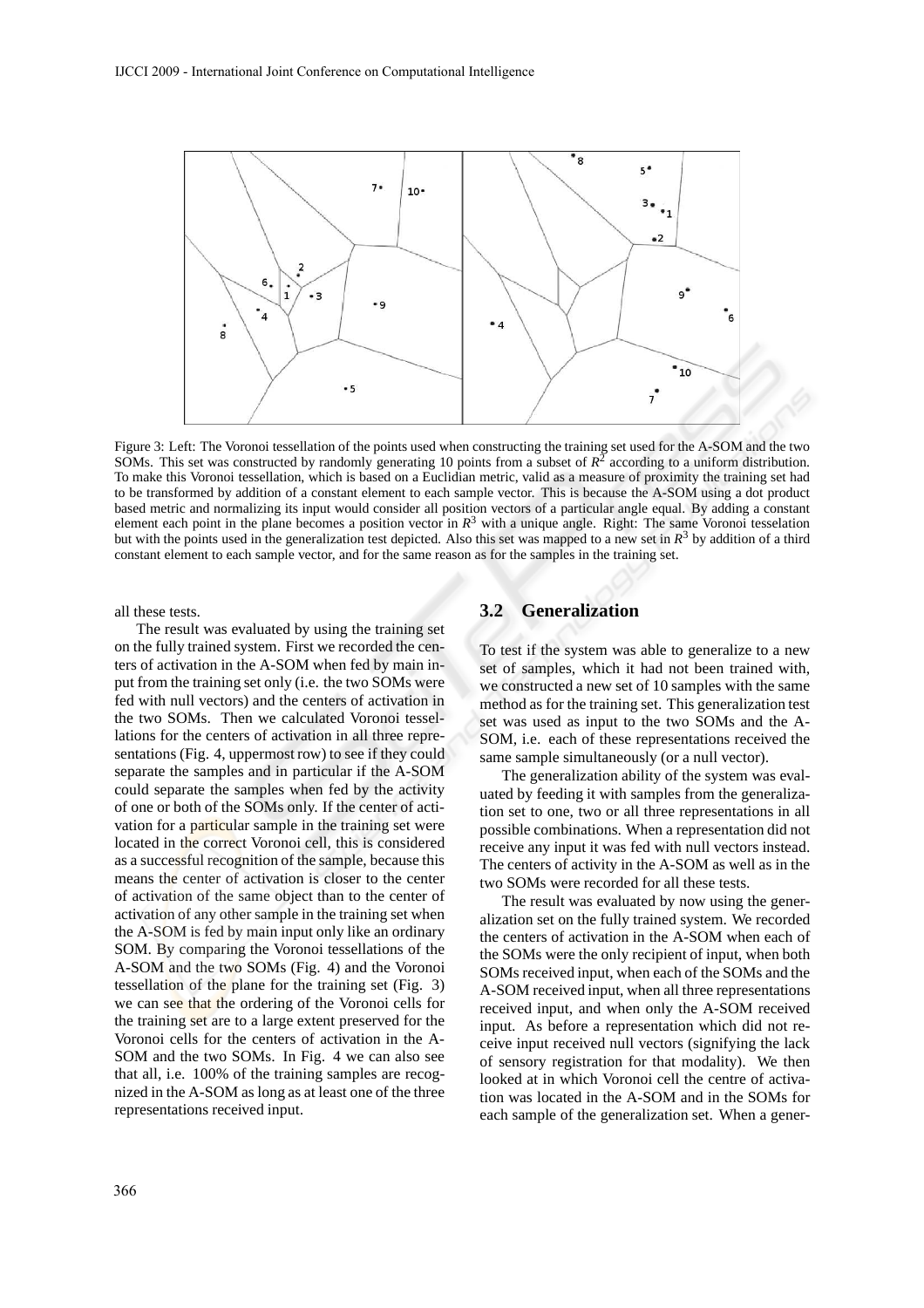

Figure 4: The center of activation for different constellations of input to the fully trained system in the A-SOM and in the two SOMs. The centers of activation for the training samples and the generalization samples are denoted by numbers with normal and italic typefaces respectively. Upper row left: The A-SOM when only main input to the A-SOM is received. The Voronoi tessellation for these centers of activation has also been drawn. This is also true for the other images in this figure depicting activations in the A-SOM. Upper row middle: The SOM1 with the Voronoi tesselation for the training set drawn. Upper row right: The SOM2 with the Voronoi tesselation for the training set drawn. Middle row left: The A-SOM receiving main input and the activity of SOM1. Middle row middle: The A-SOM when receiving main input and the activity of SOM2. Middle row right: The A-SOM when receiving main input and the activities of SOM1 and SOM2. Lower row left: The A-SOM when receiving the activity of SOM1 only. Lower row middle: The A-SOM when receiving the activity of SOM2 only. Lower row right: The A-SOM receiving the activities of SOM1 and SOM2.

alization sample belongs to the Voronoi cell for sample  $k, k = 1, 2, \ldots, 10$  of the training set (see Fig. 3) and its activation in the A-SOM or one of the SOMs is located in the Voronoi cell for the centre of activation for the same training sample (see Fig. 4), then we consider the centre of activation for the generalization sample to be properly located and we consider it to be successfully generalized.

Leftmost in the upper row of Fig. 4 we can see that the centers of activation for all the generalization samples besides sample 8 is within the correct Voronoi cell in the A-SOM when it receives main input only. However that sample 8 is outside, and barely so, the correct Voronoi cell is probably not an indica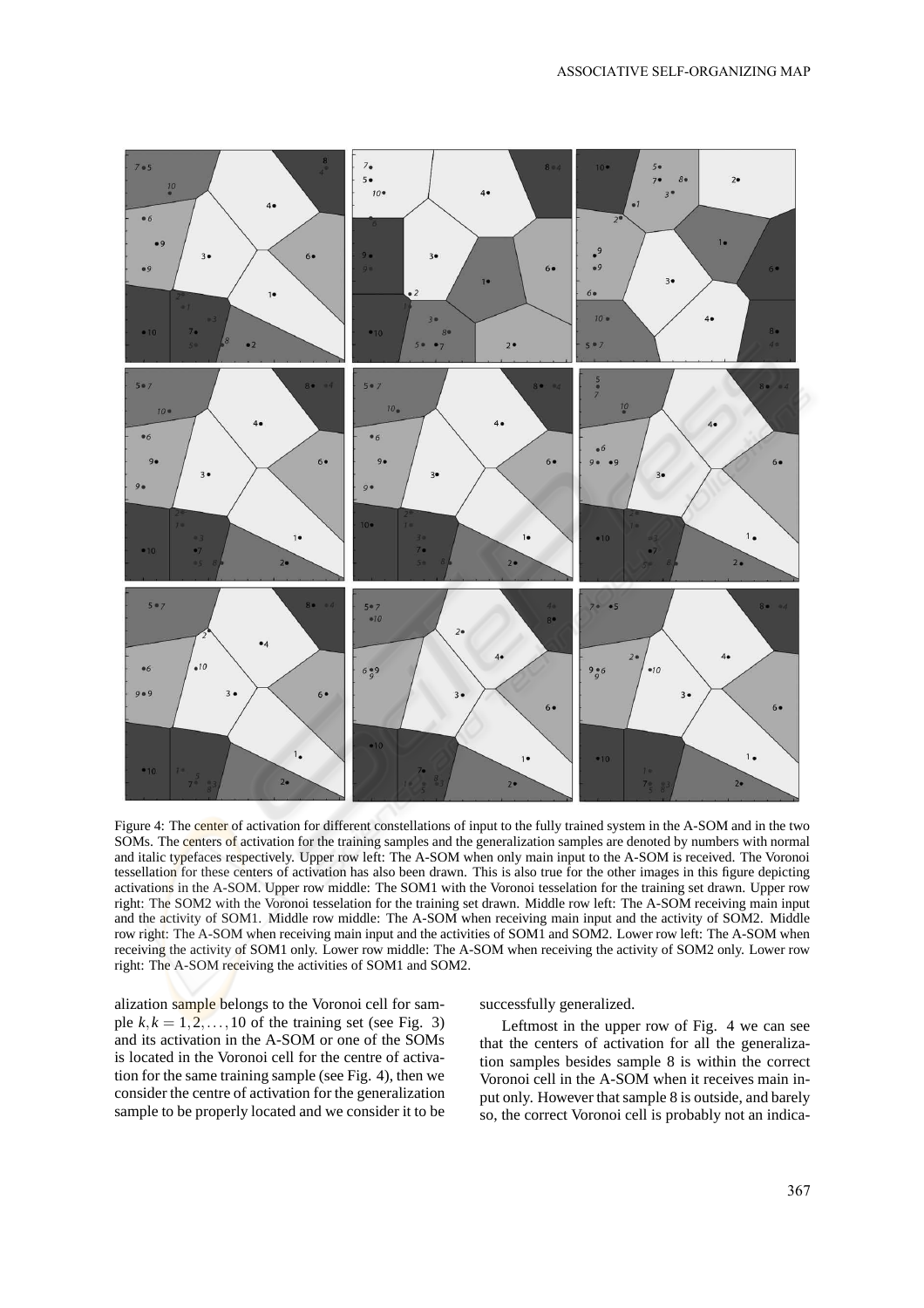tion that it is incorrect because the A-SOM consists of 225 neurons and is not a continuous surface but a discretized representation.

In the middle of the upper row of Fig. 4 we can see that all centers of activation for the generalization samples are correctly located in SOM1 besides 1 and 6 which are on the border to the correct Voronoi cell (but this should probably not be considered an indication of incorrectness for the same reason as mentioned above), and 2 which is located close to the correct Voronoi cell.

Rightmost of the upper row of Fig. 4 we can see that all centers of activation for the generalization samples are correctly located in SOM2 besides 2, which is located close to the correct Voronoi cell.

Leftmost in the middle row of Fig. 4 we can see that the centers of activation for all the generalization samples besides sample 8 (which should probably not be considered an indication of incorrectness for the same reason as mentioned above) is within the correct Voronoi cell in the A-SOM when it receives main input as well as the activity of SOM1 as input.

In the middle of the middle row of Fig. 4 we can see that the centers of activation for all the generalization samples besides sample 8 (which should probably not be considered an indication of incorrectness for the same reason as mentioned above) is within the correct Voronoi cell in the A-SOM when it receives main input as well as the activity of SOM2 as input.

Rightmost of the middle row of Fig. 4 we can see that the centers of activation for all the generalization samples besides sample 8 (which should probably not be considered an indication of incorrectness for the same reason as mentioned above) is within the correct Voronoi cell in the A-SOM when it receives main input as well as the activities of both SOM1 and SOM2 as input.

Leftmost of the lower row of Fig. 4 we can see that the centers of activation for all the generalization samples besides sample 2 and 10, i.e. 80%, is within the correct Voronoi cell in the A-SOM when it receives the activity of SOM1 as its only input.

In the middle of the lower row of Fig. 4 we can see that the centers of activation for all the generalization samples besides sample 2, i.e. 90%, is within the correct Voronoi cell in the A-SOM when it receives the activity of SOM2 as its only input.

Rightmost of the lower row of Fig. 4 we can see that the centers of activation for all the generalization samples besides sample 2 and 10, i.e. 80%, is within the correct Voronoi cell in the A-SOM when it receives the activities of SOM1 and SOM2 as its only input.

In Fig. 5 we can see a graphical representation of

the activity in the two SOMs as well as total, main and ancillary activities of the A-SOM while receiving a sample from the generalization set. The lighter an area is in this depiction, the higher the activity is in that area.

## **4 DISCUSSION**

We have presented and experimented with a novel variant of the Self-Organizing Map (SOM) called the Associative Self-Organizing Map (A-SOM), which develops a representation of its input space but also learns to associate its activity with the activities of an arbitrary number of ancillary SOMs. In our experiments we connected an A-SOM to two ancillary SOMs and all these were trained and tested with a set of random samples of points from a subset of the plane. In addition we tested the generalization ability of the system by another set of random points generated from the same subset of the plane. The algorithm was generalized to enable association with an arbitrary number of ancillary SOMs. Moreover this study have also tested the ability of an A-SOM based system to generalize its learning to new samples. The ability of the A-SOM proved to be good, with 100% accuracy with the training set and about 80-90% accuracy in the generalization tests, depending on which constellation of inputs which was provided to the system. It was also observed that the generalization in the ordinary SOMs was not perfect. If this had been perfect the generalization ability would probably be even better. This is probably a matter of optimizing the parameter settings.

In this experiment we connected an A-SOM with two SOMs, but we can see no reasons to why it should not be possible to connect an arbitrary numbers of A-SOMs to each other. Johnsson and Balkenius successfully connected two A-SOMs with each other in the context of a hardness/texture sensing system (Johnsson and Balkenius, 2008). In the present study we used the same training set and the same generalization set as input for the A-SOM and for each of the two SOMs. This was for simplicity reasons and in particular because it made it easier to present the results and to relate the organizations of the SOMs and the A-SOM to each other.

It is interesting to speculate, and later test, whether there are any restrictions on the sets that are used as input to the different SOMs and A-SOMs in this kind of system. A reasonable guess would be that to learn to associate the activity arising from the training sets impose no restrictions on the training sets, but when it comes to generalization there would probably be one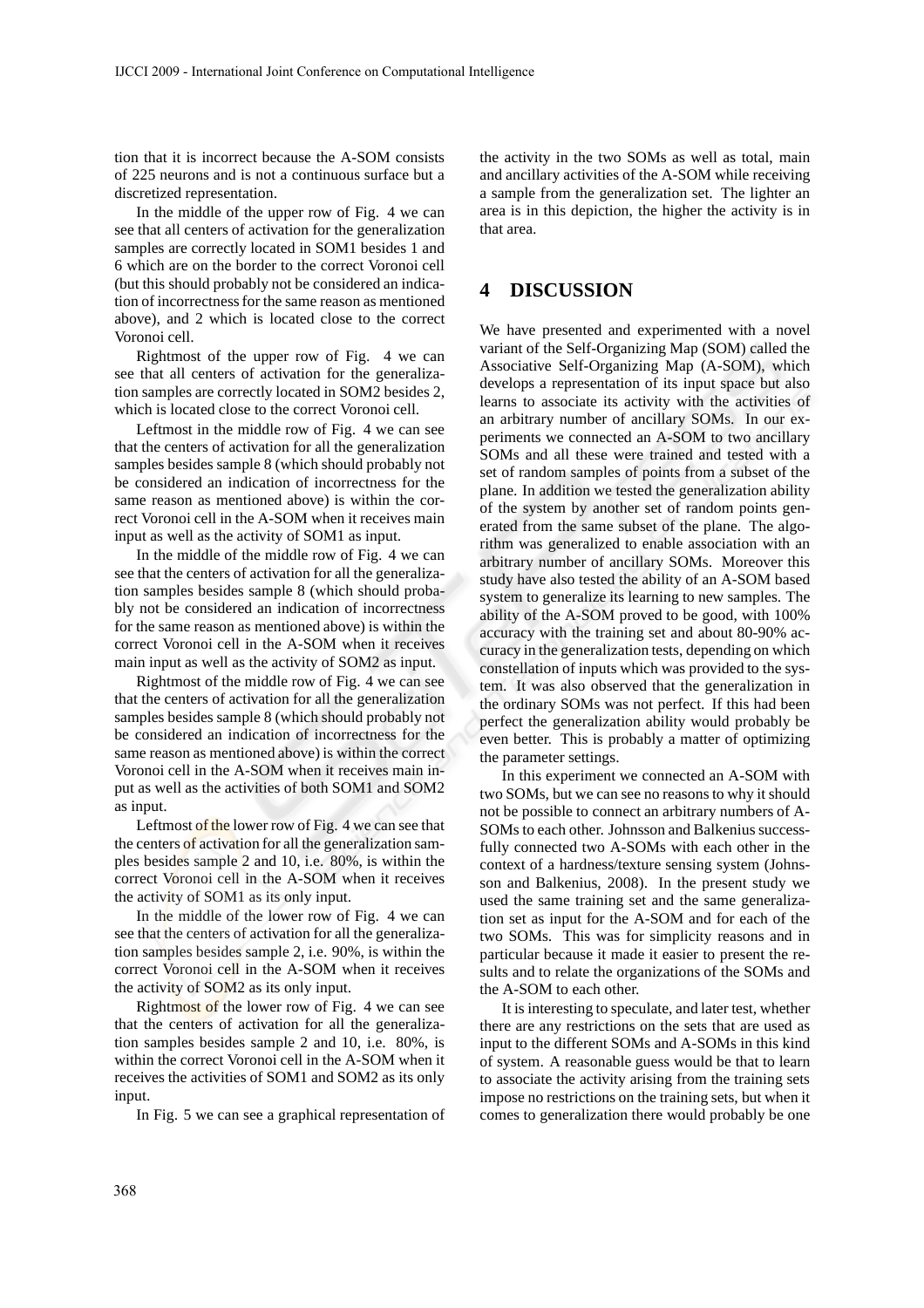

Figure 5: Activations at a moment in the simulation. The lighter an area is in this depiction, the higher the activity is in that area. Upper row left: The activity in SOM1. Upper row right: The activity in SOM2. Lower row left: The total activity in the A-SOM. Lower row, the second image from the left: The main activity in the A-SOM. Lower row, the third image from the left: The ancillary activity in the A-SOM due to the activity in SOM1. Lower row right: The ancillary activity in the A-SOM due to the activity in SOM2.

restriction. The restriction is that there should probably need to exist a topological function between the different input spaces so that the sequences of input samples from the different input spaces will invoke traces of activities over time in their respective SOM or A-SOM that in principle would be possible to map on each other by using only translations, rotations, stretching and twisting. Otherwise the generalization would be mixed up at least partially. The same would be true if the parameter setting implies the development of fragmentized representations.

Our system can be seen as a model of a neural system with two monomodal representations (the two SOMs) and one multimodal representation (the A-SOM) constituting a neural area that merges three sensory modalities into one representation.

The A-SOM actually develops several representations, namely one representation for its main input (the main activity) and one representation for each of the ancillary SOMs it is connected to (the ancillary activities), and one representation which merges these individual representations (the total activity). One could speculate whether something similar could be found in cortex, perhaps these different representations could correspond to different cortical layers.

Interaction between sensory modalities may also be important for perceptual simulation. An idea that has been gaining popularity in cognitive science in recent years is that higher organisms are capable of

simulating perception. In essence, this means that the perceptual processes normally elicited by some ancillary input can be mimicked by the brain (Hesslow, 2002). There is now a large body of evidence supporting this contention. For instance, several neuroimaging experiments have demonstrated that activity in visual cortex when a subject imagines a visual stimulus resembles the activity elicited by a corresponding ancillary stimulus (for a review of this evidence see e.g. (Kosslyn et al., 2001); for a somewhat different interpretation, see (Bartolomeo, 2002).

A critical question here is how simulated perceptual activity might be elicited. One possibility is that signals arising in the frontal lobe in anticipation of consequences of incipient actions are sent back to sensory areas (Hesslow, 2002). Another possibility is that perceptual activity in one sensory area can influence activity in another. The A-SOM provides a mechanism whereby sensory activity in an artificial system might be elicited or modulated by activity in a different sensory modality.

It should be noted that the model presented here is consistent with different views of how the sensory system is organized. The traditional view of sensory information processing has been that of a hierarchically organized system. Unimodal neurons in primary sensory cortex send signals to higher association areas where information from different modalities are eventually merged. The model presented in this pa-